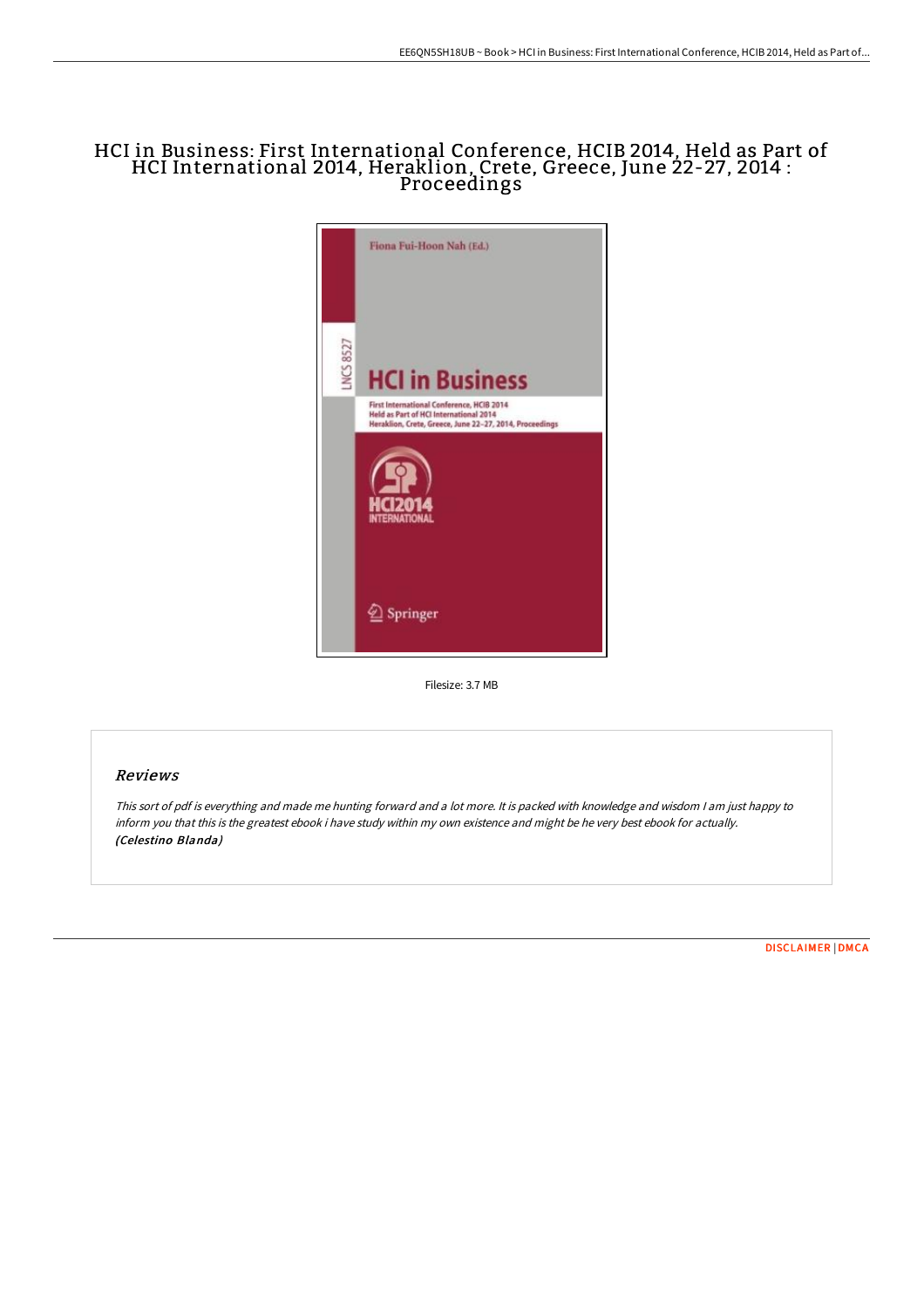### HCI IN BUSINESS: FIRST INTERNATIONAL CONFERENCE, HCIB 2014, HELD AS PART OF HCI INTERNATIONAL 2014, HERAKLION, CRETE, GREECE, JUNE 22-27 , 2014 : PROCEEDINGS



Springer International Publishing AG, Switzerland, 2014. Paperback. Book Condition: New. 2014 ed.. 235 x 155 mm. Language: English . Brand New Book \*\*\*\*\* Print on Demand \*\*\*\*\*.This volume constitutes the refereed proceedings of the First International Conference on HCI in Business, HCIB 2014, held as part of the 16th International Conference on Human-Computer Interaction, HCI International 2014, in Heraklion, Crete, Greece, jointly with 13 other thematically similar conferences. The total of 1476 papers and 220 posters presented at the HCII 2014 conferences was carefully reviewed and selected from numerous submissions. The papers address the latest research and development efforts and highlight the human aspects of design and use of computing systems. They thoroughly cover the entire field of human-computer interaction, addressing major advances in knowledge and effective use of computers in a variety of application areas. The 76 papers included in this volume deal with the following topics: enterprise systems; social media for business; mobile and ubiquitous commerce; gamification in business; B2B, B2C, C2C e-commerce; supporting collaboration, business and innovation and user experience in shopping and business.

<sup>回</sup> Read HCI in Business: First [International](http://www.bookdirs.com/hci-in-business-first-international-conference-h.html) Conference, HCIB 2014, Held as Part of HCI International 2014, Heraklion, Crete, Greece, June 22-27, 2014 : Proceedings Online Download PDF HCI in Business: First [International](http://www.bookdirs.com/hci-in-business-first-international-conference-h.html) Conference, HCIB 2014, Held as Part of HCI International 2014, G. Heraklion, Crete, Greece, June 22-27, 2014 : Proceedings